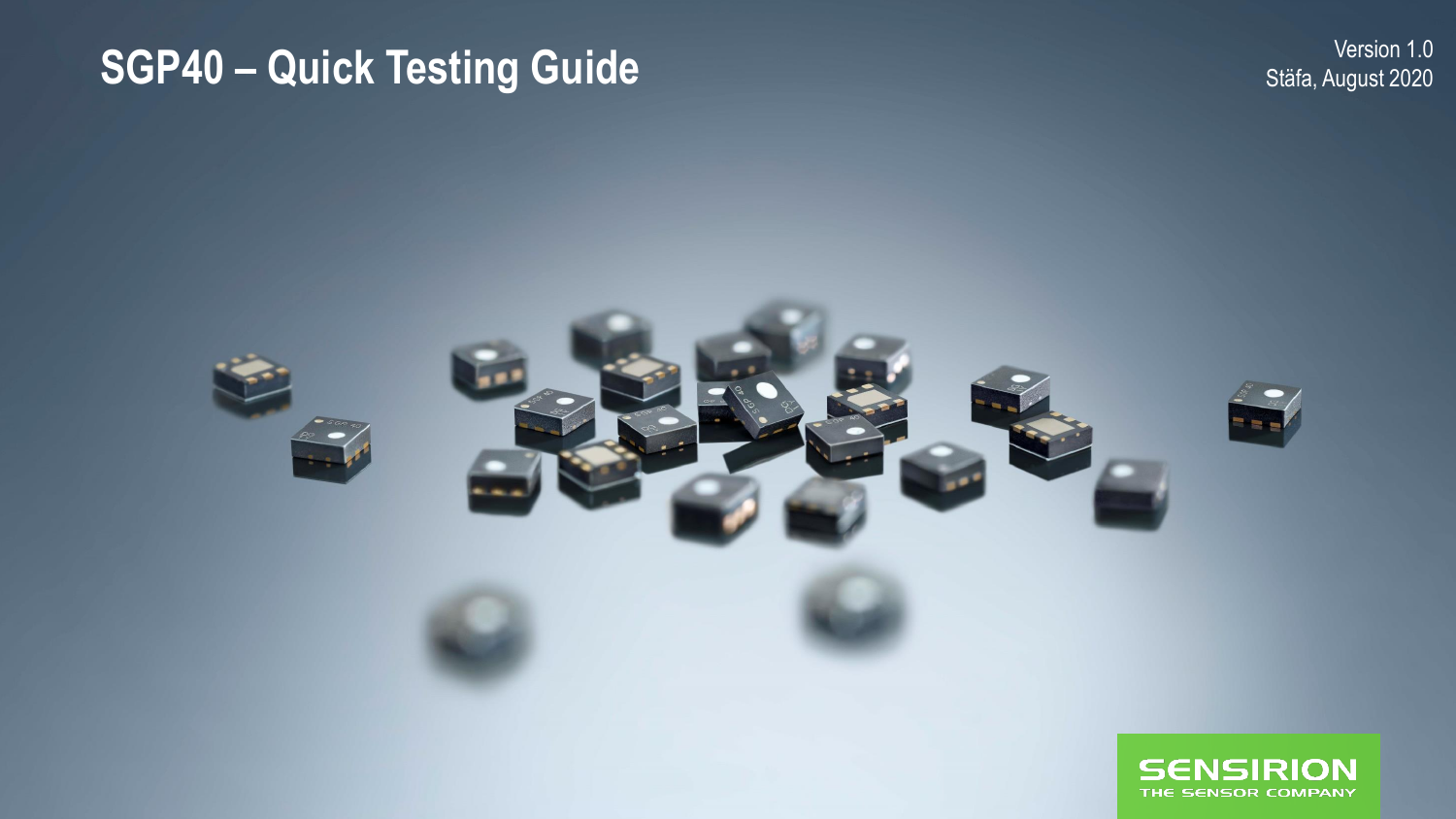#### **Setup**

The goal of this quick testing guide is to enable any customer to verify that their Sensirion SGP40 sensors are performing according to specifications. Using only common household items we can create an accurate dilution series of a volatile organic compound (VOC) that will be sufficient to reach this goal.

#### **Required items**

- 2 large bottles (1 l or more)
- $\blacksquare$  2 bowls
- 4 small containers (50–200 ml)
- Tap water
- Approximately 200 g of table salt
- 1 teaspoon of ethanol<sup>(1)</sup> (*ca.* 40% vol. or more)
- Either Sensirion SGP40 sensors or SEK-SVM40 EvalKit and Control Center [Software](https://www.sensirion.com/de/controlcenter/) (running on any conventional computer), also see <sensirion.com/my-sgp-ek>

#### *required time:* 2 hours

(1) Any hard liquor or rubbing alcohol will do; you can also try some other concentrated VOC source such as nail polish remover, paint thinner or the like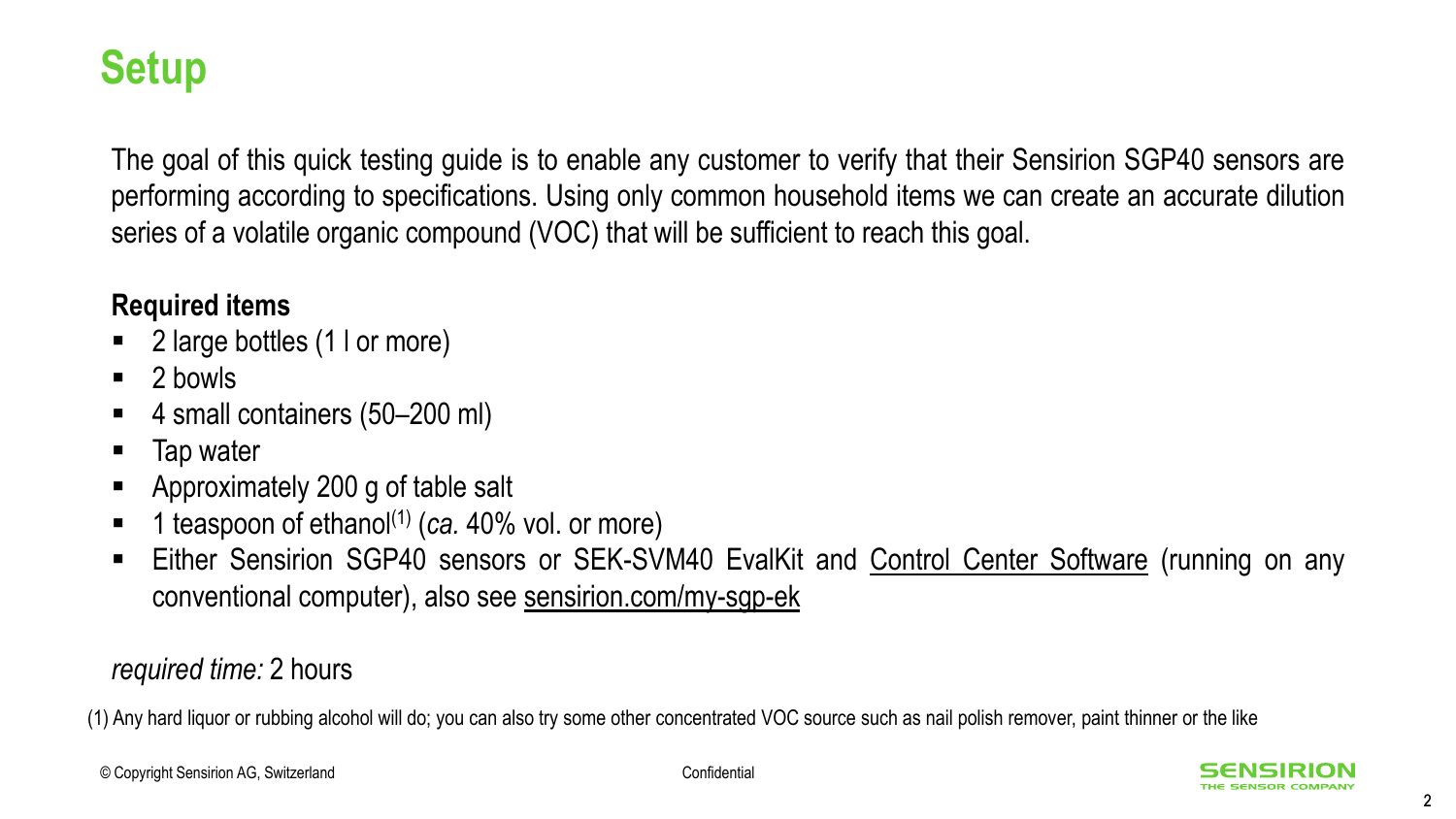#### **Step one: salt solution**

We first want to prepare a reference solutions for diluting: a saturated salt solution.

- Mix 200 g of table salt with 1 l of tap water (room temperature) in one of the bottles
- Shake bottle well and let it settle. A lot of the salt won't be dissolved and deposit at the bottom. This is your **salt solution**(2) stock.

(2) We use a saturated salt solution because its headspace is non-condensing (*ca.* 70% relative humidity) and thus more realistic for mimicking indoor climate

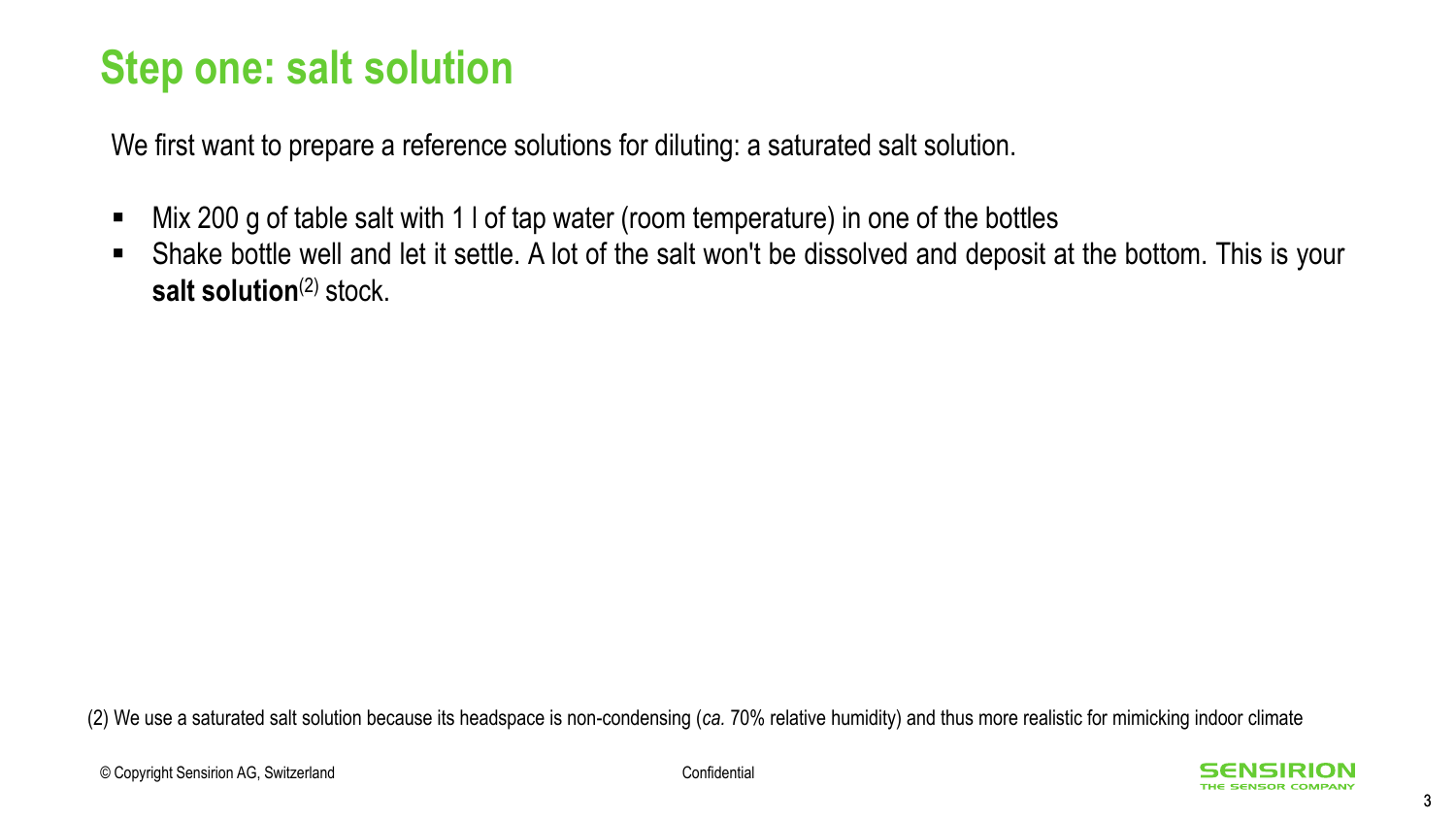## **Step two: high VOC concentration solution**

Next, we prepare a high concentration VOC solution as the starting point of the dilution series.

- 1. In a bowl, mix 250 ml (1 cup) of the salt solution with 1 teaspoon of ethanol
- 2. Dilute it 10:1 in the second bowl: mix two tablespoons of the solution from step 1 with 250 ml of the salt solution
- 3. Dilute it 10:1 once more: in the second bottle, mix two tablespoons of the solution from step 2. with 250 ml of the salt solution (now we have diluted it roughly 100:1) This is your **high concentration solution** stock.

You should close the lid of the high concentration solution so that the ethanol does not evaporate and the concentration remains constant.

4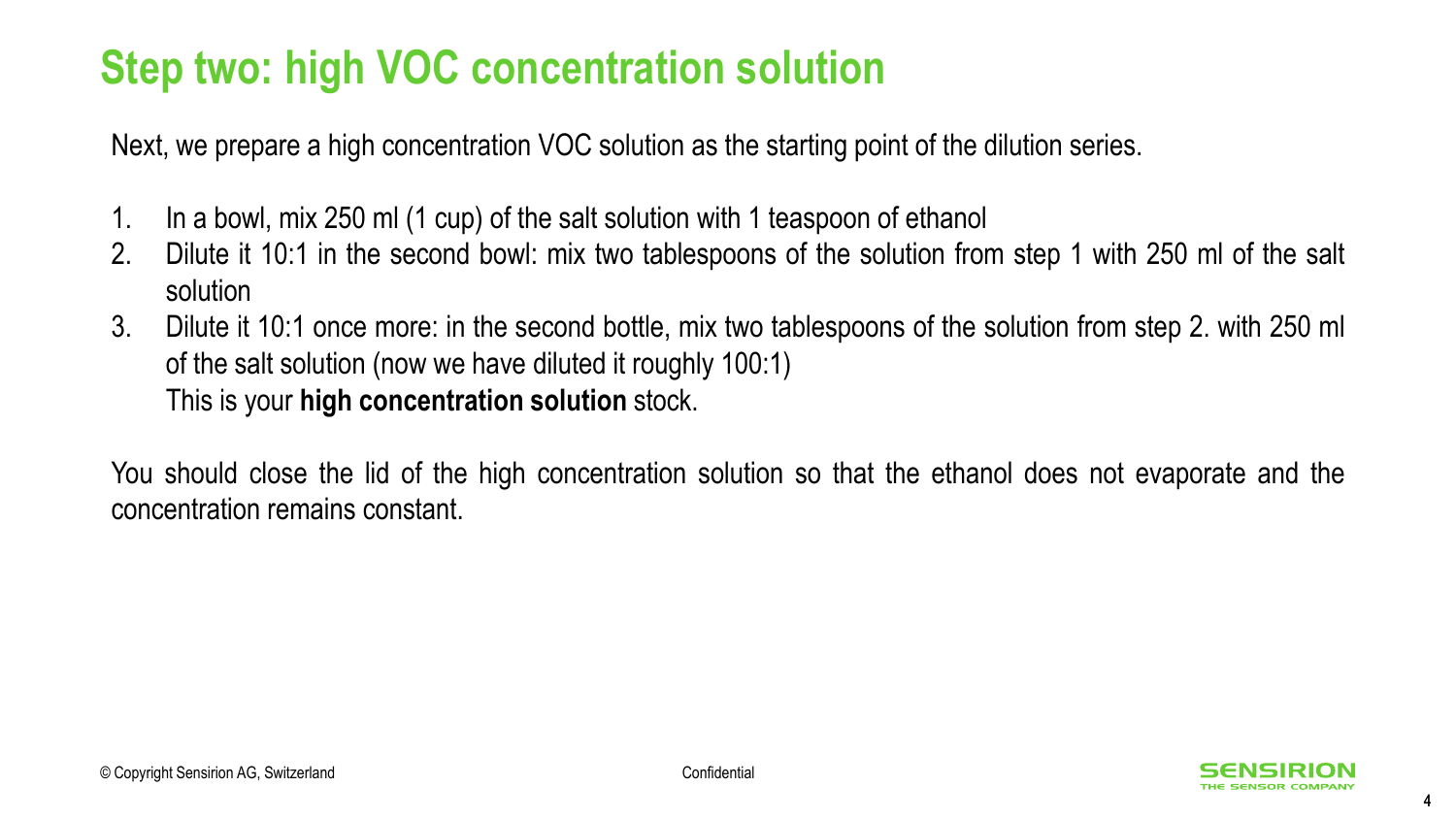In a next step, we prepare 4 different concentration solutions by diluting our high concentration solution several times. Arrange the 4 small empty containers in front of you.

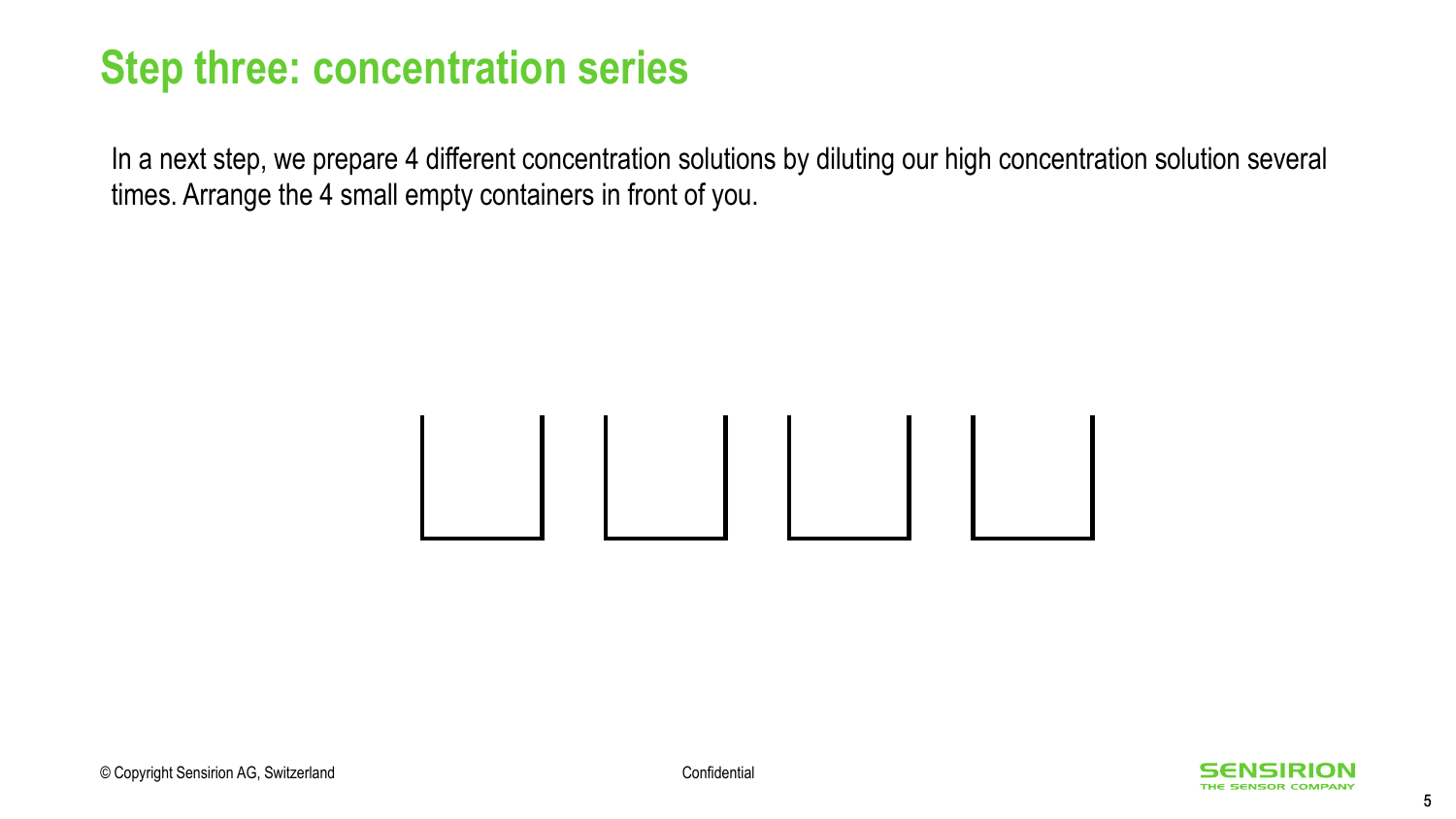Fill the first container exactly halfway<sup>(3)</sup> with high concentration solution, the rest halfway with salt solution.

**Note:** Always cover containers when your are not exposing them to sensors so that the VOCs do not evaporate.



(3) The absolute amounts are not critical and depend on the size of your containers; just make sure «halfway» is every time precisely the same, and «full» is twice «halfway»

© Copyright Sensirion AG, Switzerland Confidential

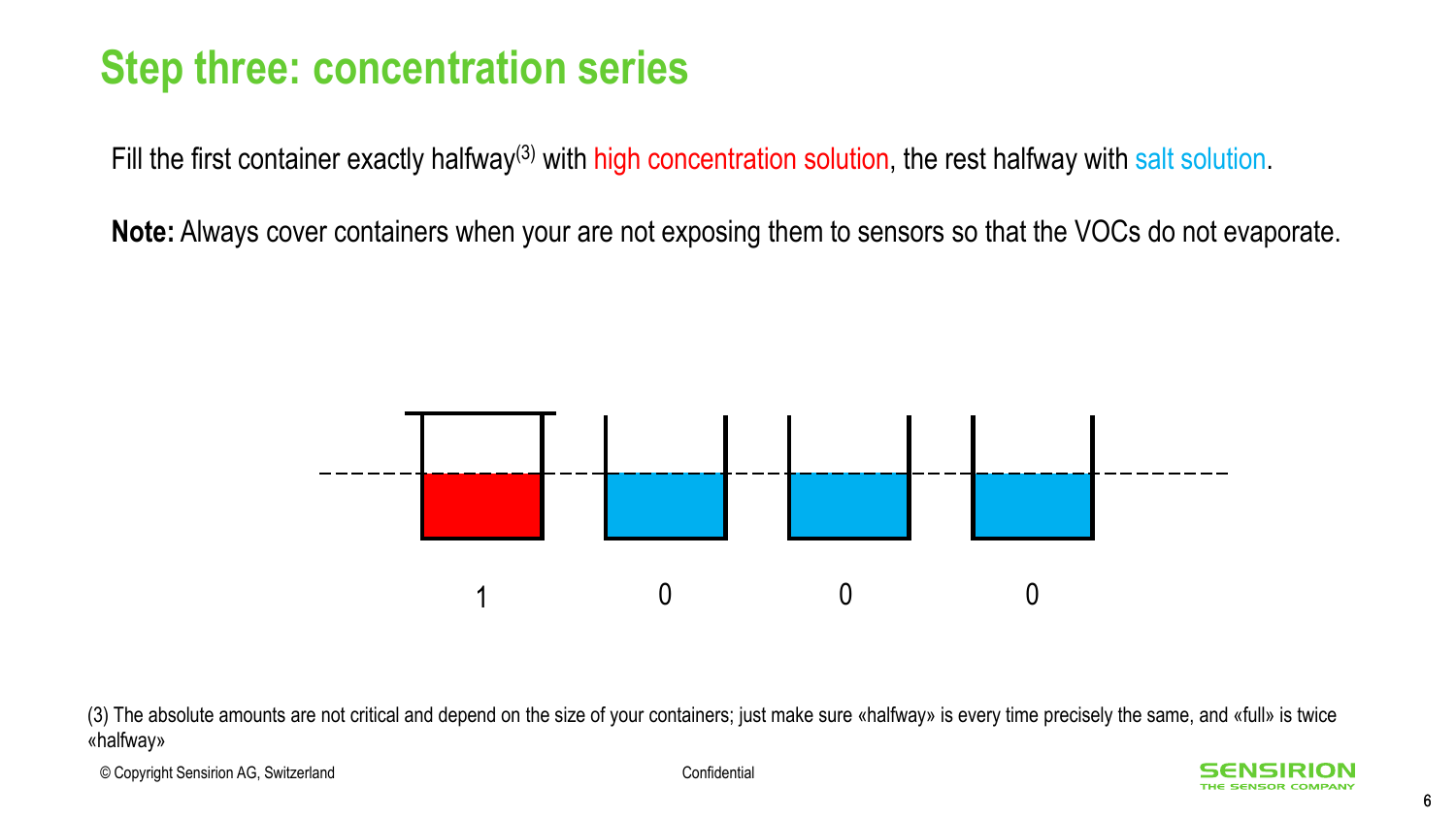Fill the second container with high concentration solution from the stock bottle. Container 3 is now full with half concentration solution.



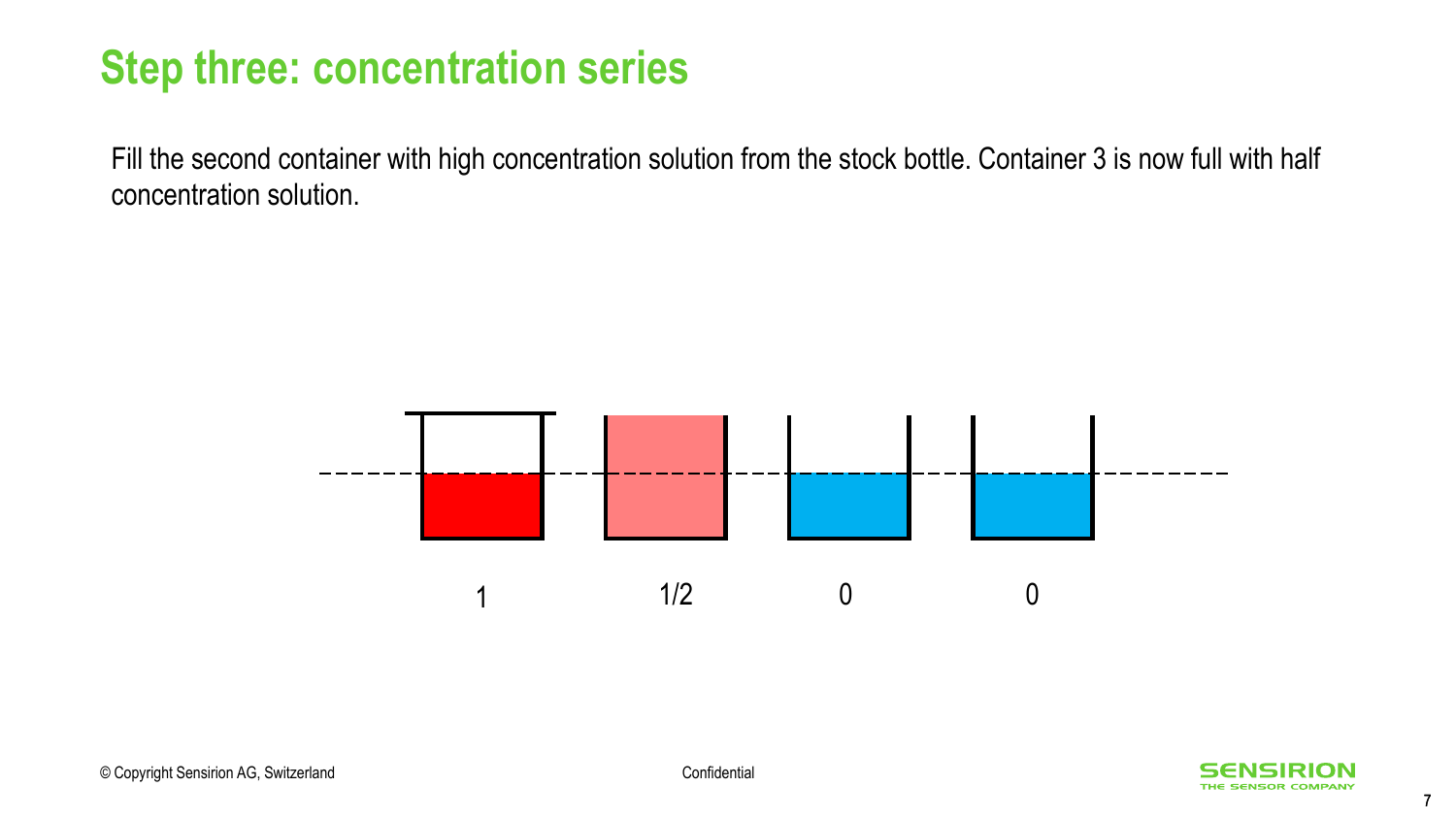Fill the third container with half concentration solution from container 2. Then close container 2. Container 3 is now full with quarter concentration.



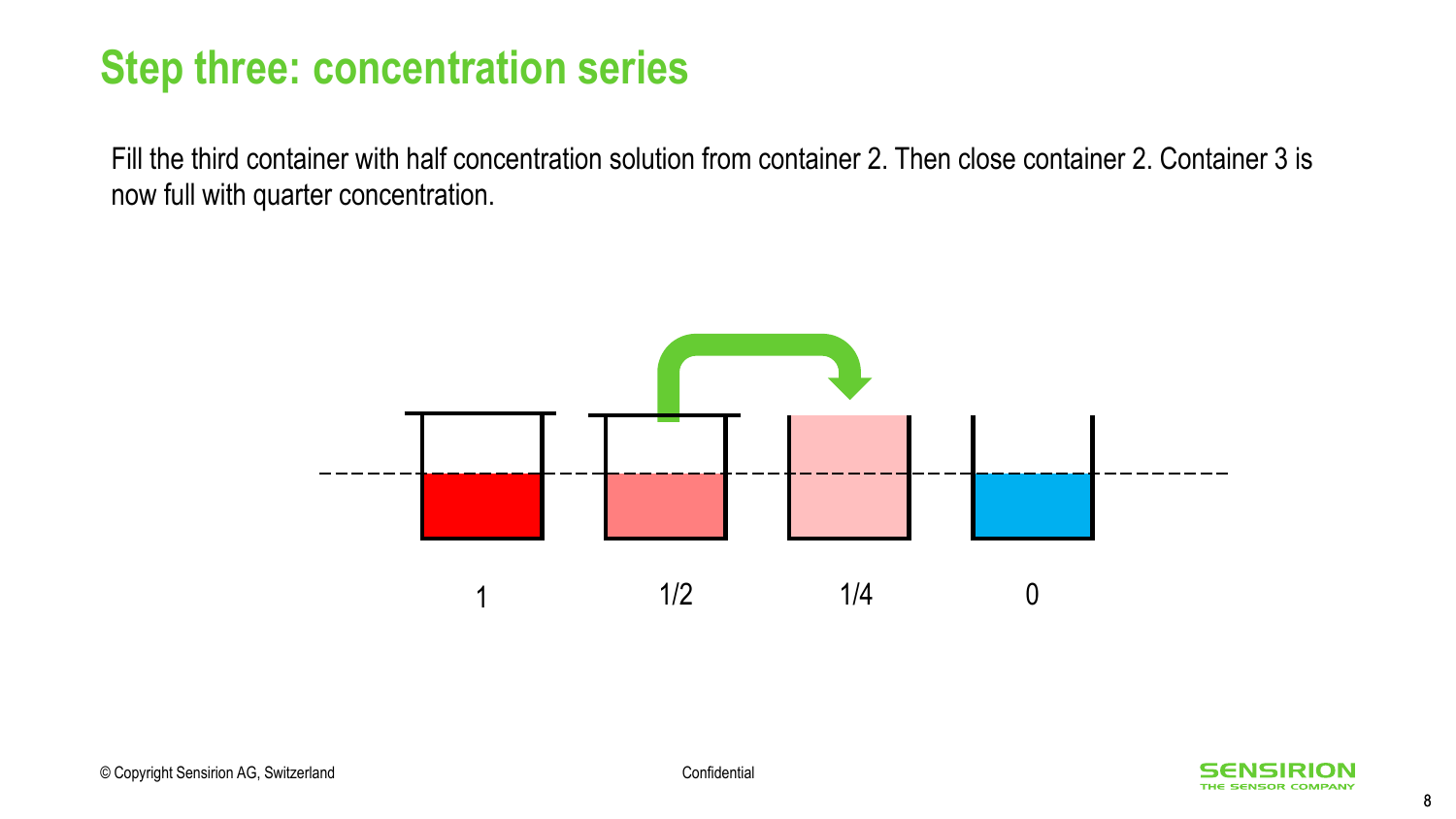Fill the fourth container with quarter concentration solution from container 3. Then close container 3. Container 4 is now full with 1/8 of the high concentration. We call it the **"baseline concentration"**.



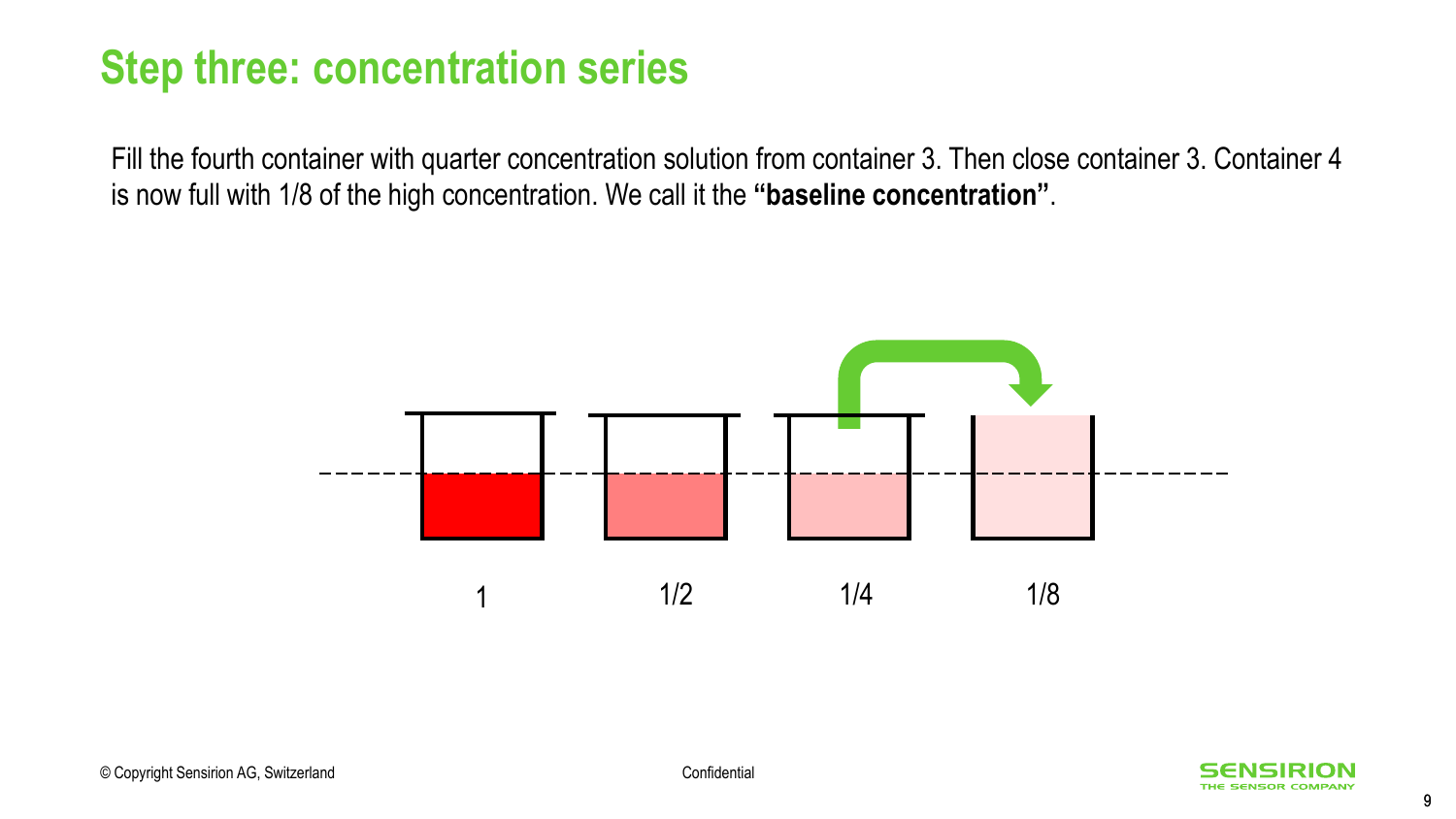Discard half of the baseline concentration. We now have four different VOC concentration solutions.



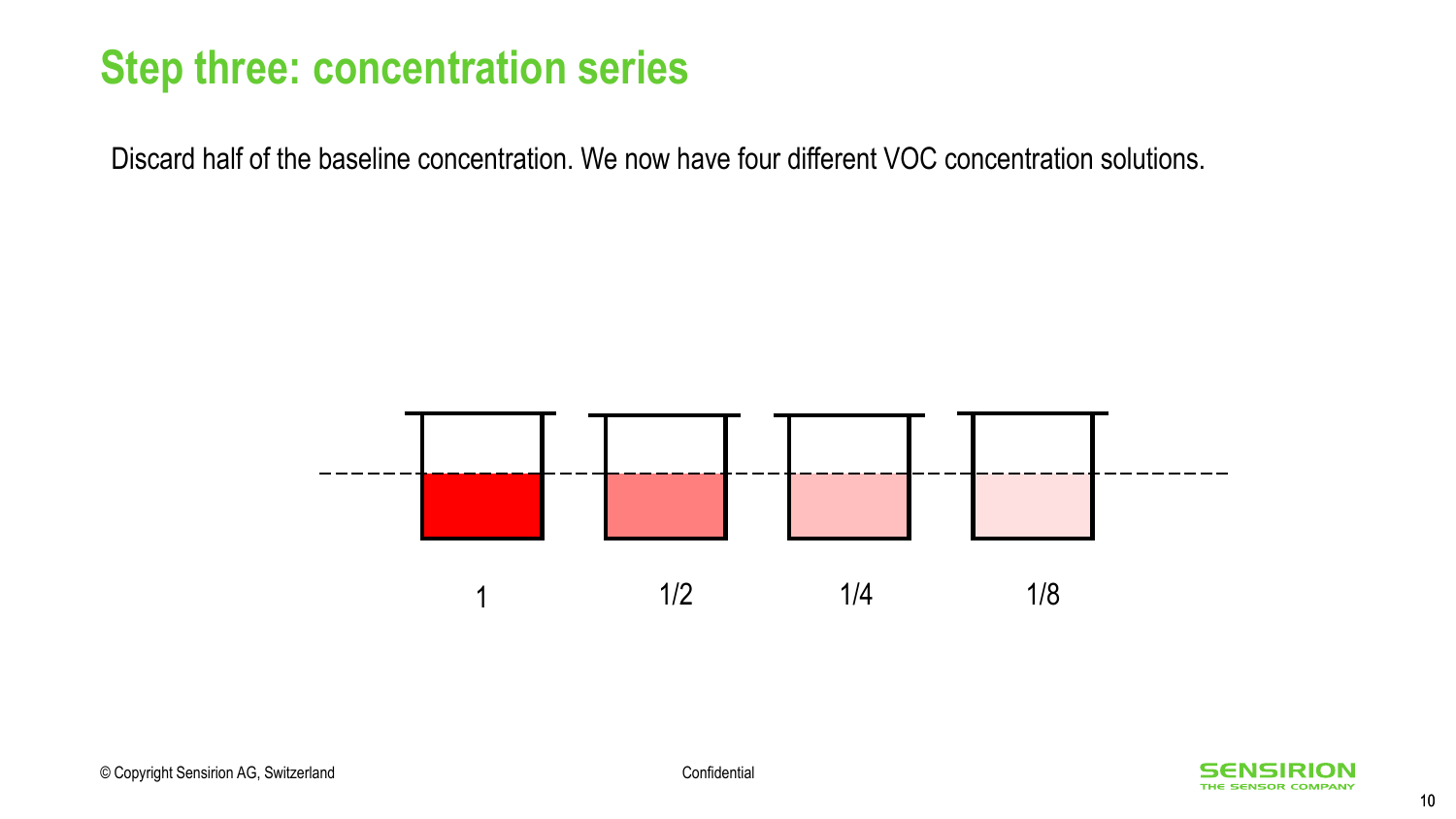## **Step four: training and verification**

First we want to train the sensors for the VOC concentration range used in our experiment. Start the measurement using Sensirion Control Center.

- expose<sup>(4)</sup> the sensors to the baseline concentration (the container with the lowest concentration) for 60 min
- expose the sensors to the high concentration for 15 min
- expose the sensors to the baseline concentration again for 30 min

Your sensors are now trained and are ready for the following verification steps.

- expose the sensors to the quarter concentration for 5 min
- expose the sensors to the half concentration for 5 min
- expose the sensors to the high concentration for 5 min
- expose the sensors to the baseline concentration again

(4) Expose the sensor for instance as shown in the pictures on the right; you should measure under a lid of sorts so that there is no convection; try to avoid using any glue in order not to add another VOC source



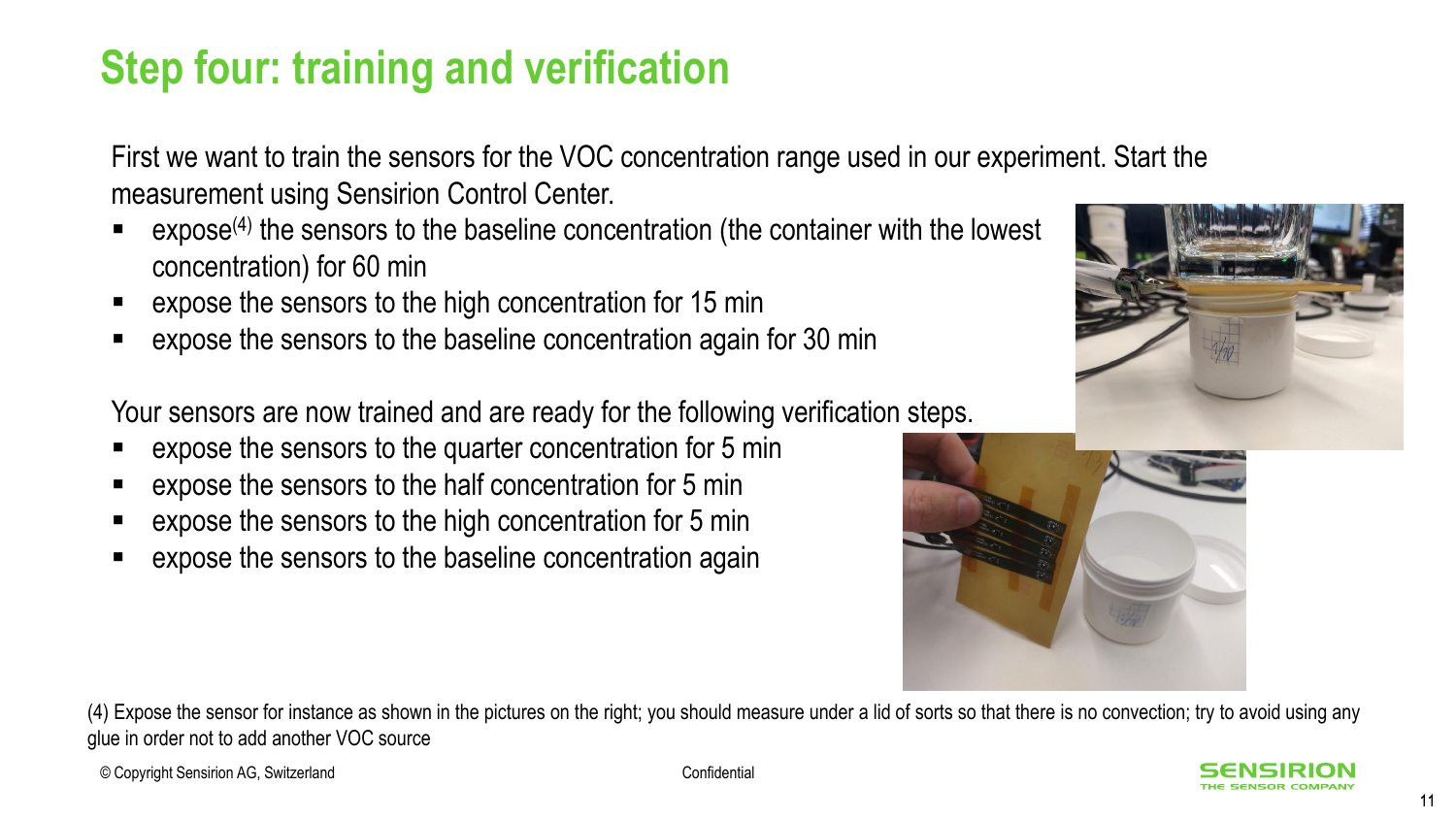### **Step five: evaluation**

You can now easily assess two key performance indicators of your SGP40 sensors: sensitivity and device-to-device variation (in case you have measured several sensors simultaneously).

- **1. Sensitivity:** read out the difference in raw ADC tick values whenever the concentration is doubled (so going from half to high, or quarter to half concentration). If your sensors behave according to specifications this difference should be in the range of **−710… − 1030 ticks**.
- **2. Device-to-device variation:** in the VOC index output, the different sensors should never be further apart than 15% (or 15 index points if below 100 index points)

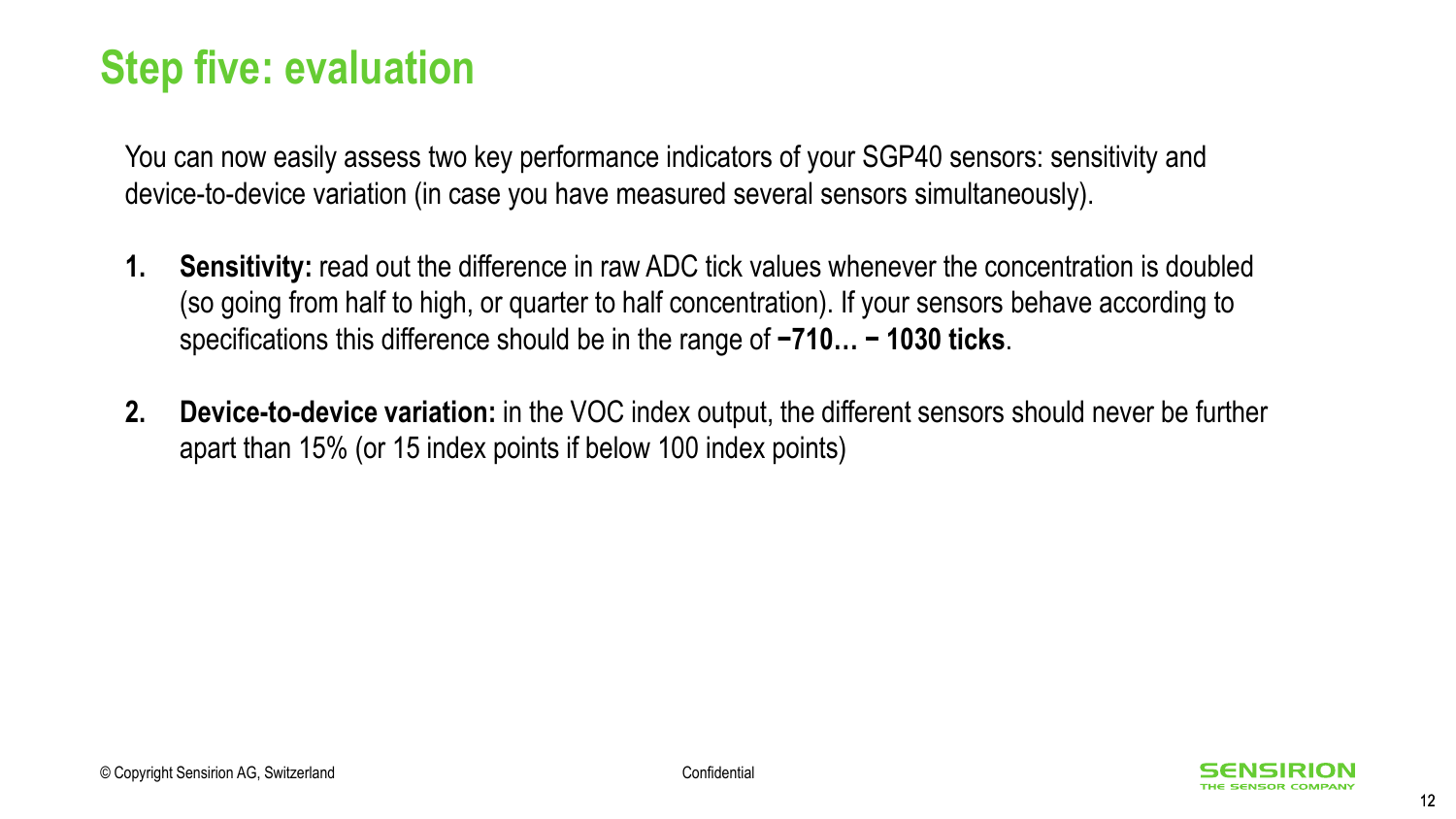#### **Step five: evaluation example**

The result should look something like this:

**1. Sensitivity:** we can read off the differences from quarter to half concentration as 24'239−25'345 = **−1016**, and the difference from half to high concentration as 23'590−24'329 = **−739** so well within specifications.



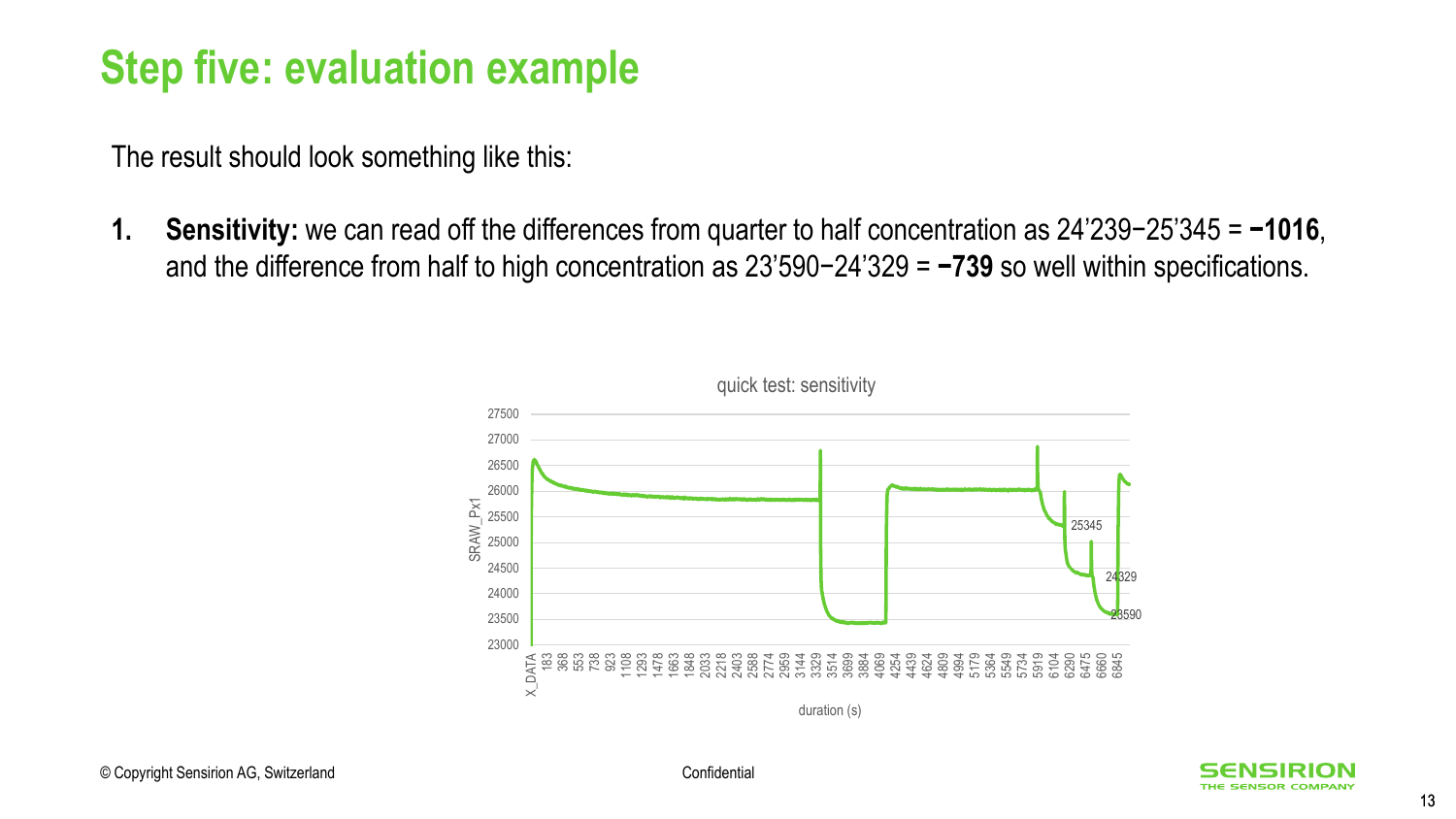### **Step five: evaluation example**

The result should look something like this:

**2. Device-to-device variation:** the difference of the two sensors is barely discernible and well within specifications.